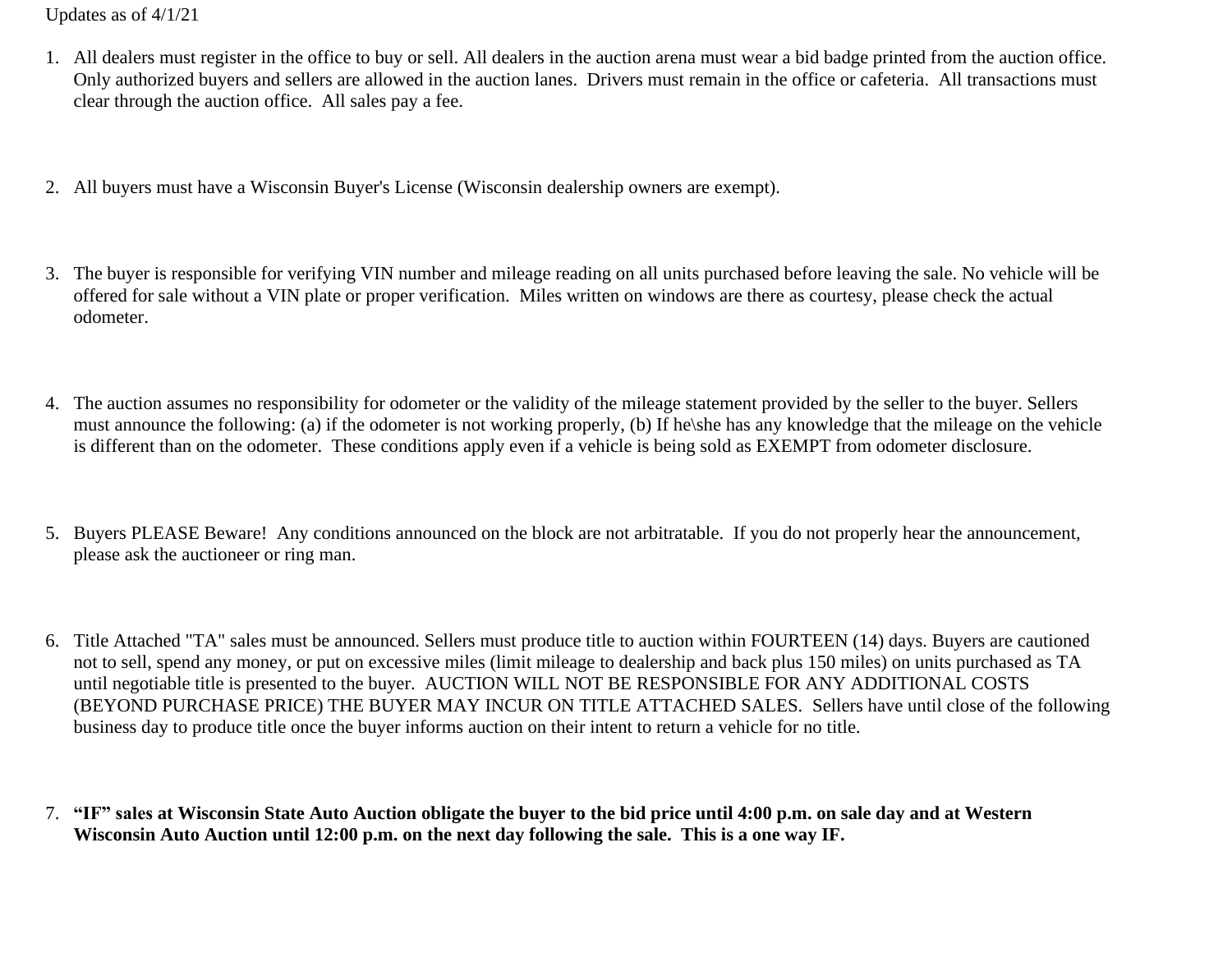- 8. All IF units must be checked for any arbitratable conditions on sale day. In the event that an IF bid is approved after the buyer leaves the auction, it is recommended by the auction that the buyer purchase a Post Sale Inspection. There will be NO ARBITRATIONS after sale day. It is the buyer's responsibility to return any vehicle for arbitration.
- 9. SELLER must announce any vehicle with structural damage or history, whether the damage has been repaired or not on units sold for \$2,001.00 and over. Buyer may reject or arbitrate a structural damage vehicle if he reports it to the auction within seven (7) calendar days. Sale day is Day 1 for the arbitration period. When a buyer reports a structural damaged vehicle to the auction, the auction will stop payment to the seller and treat the sale as a TITLE ATTACHED transaction until the dispute is resolved.
- 10. ALL Units selling for \$2,000.00 or less are sold AS-IS, no auction guarantee will apply to these vehicles. These vehicles are also exempt from Structural Damage and Flood Damage disclosures. All title brandings must be disclosed. Post Sale Inspections are not available on Diesel Engines, High End Sports Cars, any Modified Units as determined by arbitrator, or any units over 150,000 miles.
- 11. All titles submitted by sellers must be in the seller's company name and mileage numbers properly filled out. All units purchased and/or sold on premises must be paid through the auction the day of the sale, include TA's or charges will be added.
- 12. Auction DOES NOT guarantee years of Trailers, Boats, Powersports, Motorcycles, Antique Cars or R.V.'s. These units are sold "AS-IS".
- 13. Auction assumes NO responsibility for spare tires, warranty books or mileage on mileage statements for vehicles sold at the auction. We are only an agent; not the buyer or seller of the vehicle. It is the responsibility of the buyer to get a mileage statement and the seller to provide a mileage statement.
- 14. BUYER is responsible for any body or mechanical damage to a vehicle while he/she is test driving it, either pre or post sale.